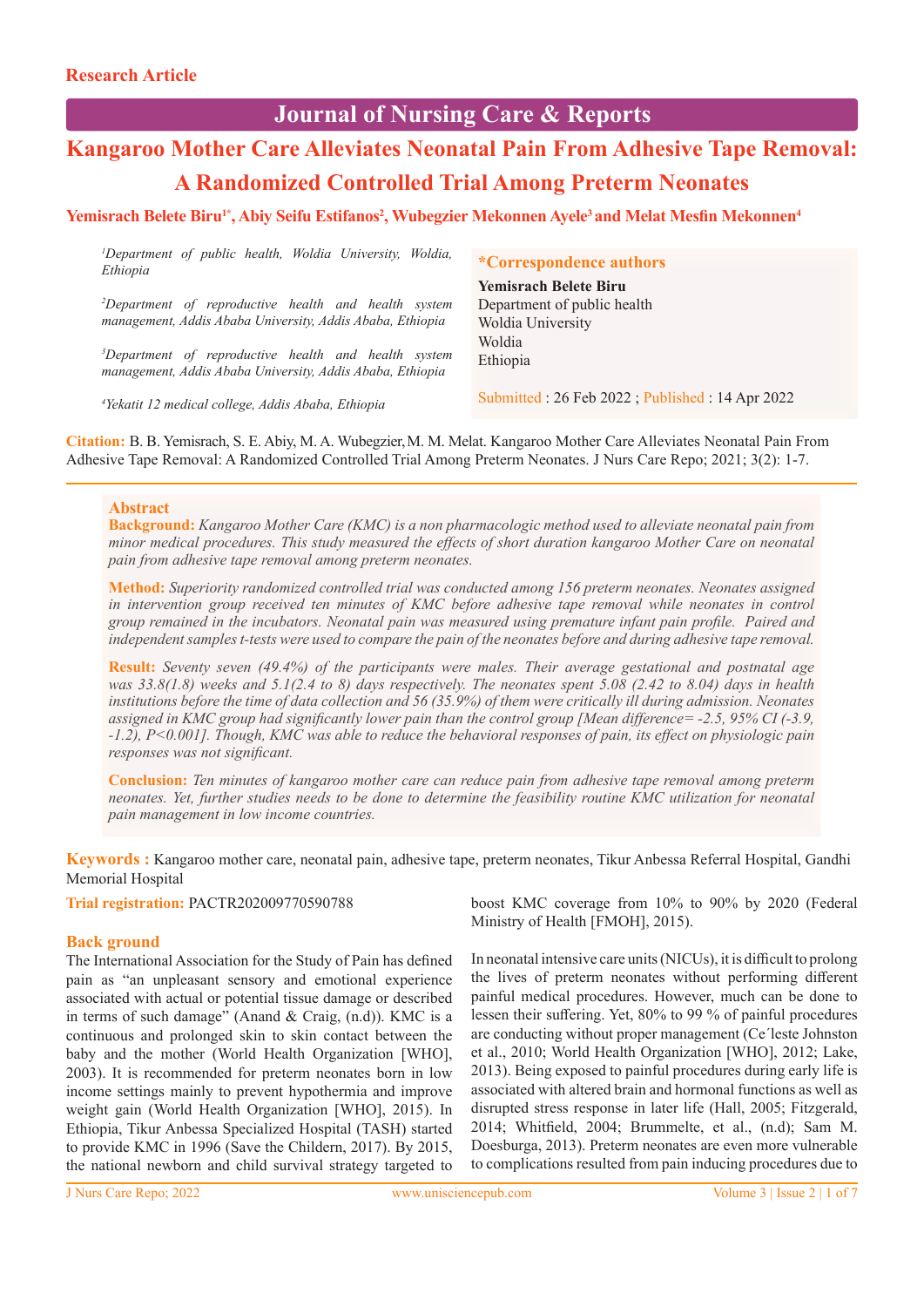their immature pain modulation system (Hall, 2005; Whitfield, 2004; Page, 2004). Due to this, it is recommended to consider neonatal pain management as the "fifth vital sign".

Previous studies showed that short duration of KMC can reduce neonatal pain from various painful medical procedures. A meta analysis of 25 studies indicated that KMC is an effective and safe means of reducing neonatal pain from a single painful procedures (Johnston C et al., 2017). On the other hand, a single study showed that KMC was able to effectively relief neonatal pain from three consecutive heel lances compared to that of the incubator care (Haixia Gao et al., 2015).

However, similar studies were not conducted in lower income countries like Ethiopia. Assuming the differences in the NICUs of higher and lower income settings, this study examined the effects of short duration of KMC on neonatal pain from adhesive tape removal among preterm neonates admitted to TASH and Gandhi Memorial Hospital (GMH) in Addis Ababa, Ethiopia. By examining the pain reliving effects of KMC in one of the lower income countries, this study is expected to add a piece of scientific evidence on the already existing knowledge.

#### **Methods**

#### **Study design and setting**

An open label, pragmatic, parallel, superiority randomized controlled trial (RCT) study was conducted from May-October, 2018. TASH and GMH are governmental hospitals located in Addis Ababa. TASH is the largest referral hospital in Ethiopia and a year before the study was initiated, 4,479 neonates were admitted to its NICU. Among those neonates, 189 (4.2%) of them were admitted due to prematurity. On the other hand, GMH is known for its maternal and child health services. In 2016/17, 2,358 neonates were admitted to the neonatology unit of which 4.6% (108) of them were preterm neonates.

#### **Sample size determination**

The sample size of the study was determined using Stata 14.0 based on a data obtained from a pilot study conducted by Nanavati and associates (RUCHI et al., 2013). The sample size to detect a mean difference (MD) of 1.5 points in premature infant pain profile (PIPP) scores standard deviation (SD)=2.59 with a power of 90%, alpha of 5% and 25% attrition rate was estimated to be 160. Though a MD of 2 points in PIPP scores among the groups was considered as a clinically important difference, a MD of 1.5 was used to increase the power of the study.

#### **Recruitment**

The neonates were included in the study if they were born between 28 and 36 completed weeks of gestation, were not on continuous positive air way pressure (CPAP) or prong oxygen therapy and had mothers capable of providing KMC. Preterm neonates who had visible or diagnosed congenital and neurological anomalies, were diagnosed with subgalial or intraventricular hemorrhage, went through surgery or begun the continuous type of KMC before the time of data collection were excluded from the study.

Block randomization with block sizes of 4 and 6 was used alternatively to assign the neonates to one of the study groups using numerical sequences generated online at https://www. random.org. Until the mothers of the neonates gave informed consent, the randomization sequence was kept concealed using sequentially numbered sealed opaque envelopes technique. The random numbers were generated and sealed by the investigator of the study who had no direct contact with the study participants.

#### **Intervention of the study**

For those neonates in the intervention group, KMC was provided ten minutes before adhesive tape removal as an intervention to relief pain. Once the group of the neonate was identified, the mother was asked to sit on one of the chairs available inside of the NICUs. Then, the nurse took the neonate from the incubator and placed him/her on the mother's bare chest between her breasts in upright position while his/her head was slightly extended to facilitate breathing. His/her legs were positioned below the mothers' breasts wide opened and flexed and the his/ her back is wrapped with additional cloth up to his/her ear level to prevent heat loss. During the contact the mother is allowed to talk, move or do other activities with her neonate. However, she is not allowed to feed her baby. Once the comfort of the neonate and the mother is assured, this position is maintained for ten minutes before the adhesive tape removal. By the end of ten minutes the nurse who is responsible for the removal of the adhesive tape begun to record the behavioral state of the neonate by observing his/her face for about 15 seconds. The duration of the KMC was recorded by using of Square Clock DS-510 adjusted to "beep" at the end of ten minutes. After, a pulse oximeter is placed on the feet of the neonate the baseline heart rate (HR) and oxygen (O2) saturation were measured. Then, the nurse removed the adhesive tape while the baby was in KMC position. Following the removal of the plaster, the neonate's face is observed for about 30 seconds and the behavioral and physiologic component of the PIPP tool is recorded. The HR and O2 saturation of the neonates were measured using pulse oximeters manufactured by Infiniti Medlab Pvt. Ltd (India). Once the data collection is completed, the KMC is continued or ceased immediately depending on the mother's need.

#### **Control group**

For those neonates assigned in the control group, the adhesive tape was removed while they were in the incubators as this was the standard care in the selected hospitals. Whenever adhesive tape was needed to be removed, the data collector nurse recorded their behavioral state while the neonate is placed inside of the incubator. Then pulse oximeter is placed on his/ her feet and baseline HR and O2saturation are measured. Once the baseline parameters are recorded, the plaster is removed. Following the removal the neonate's face is observed for about 30 seconds and the behavioral and physiologic components of the PIPP tool are recorded.

#### **Study measures**

The outcome of the study was neonatal pain during adhesive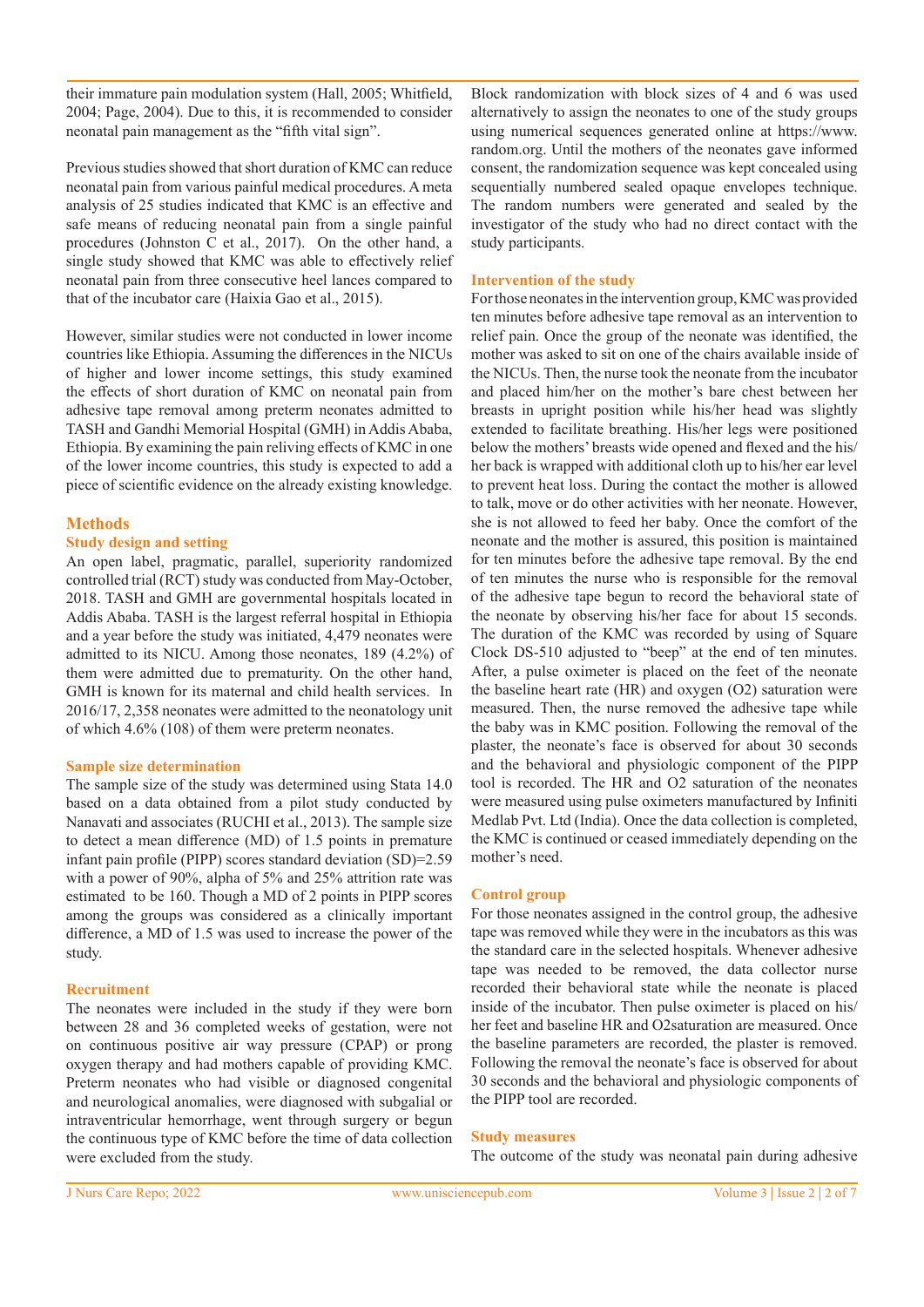tape removal was measured by PIPP scale. PIPP scale is developed by Stevens et al in 1996 and its use in clinical settings was validated in different studies (Stevens et al., 1996). The PIPP scale has seven indicators which are classified in to contextual factor indicators (gestational age (GA) and behavioral state), physiologic pain indicators (HR and O2 saturation) and behavioral pain indicators (brow bulge, eye squeeze and naso-labial furrow) (Stevens et al., 1996).The pain level was scored out of 21 and a 2 point difference in the score was considered as clinically significant difference (Stevens et al., 1996).

**Severity of illness:** the neonates were considered as critically ill if they had apnea, breathing rate less than 40 breaths per minute (BPM), breathing rate greater than 60 BPM, intercostal/ subcostal retraction, chest indrowing or grunting during admission plus history of CPAP oxygen therapy.

#### **Ethical consideration**

The data collection process was initiated after permission was obtained from College of Health Sciences, Addis Ababa University and the study hospitals. The eligible study participants were enrolled in the study only after their mothers voluntarily gave written informed consent. The adhesive tape

removal was conducted as part of routine clinical procedures and was not intended for this study purpose. The information regarding the study participants was kept confidential by using specific identification code for each of them.

#### **Statistical analysis**

The data was entered into Epi data version 3.1 to minimize errors during entry and exported to Stata 14.0 for cleaning, editing and analysis. During the analysis of the outcome variable the study, the principle of intention to treat analysis (ITT) was used. The normality of the continuous variables was checked by using histogram. Descriptive statistics were used to describe the findings of the study. Parametric tests were used for normally distributed variables while non-parametric tests were used for non-normally distributed variables.

#### **Result**

During the data collection period 184 preterm neonates were admitted to the study hospitals and screened for eligibility. Among those neonates160 of them fulfilled the inclusion criteria of the study and the mothers of 156 neonates agreed to participate in the study. There was no lost to follow up during the time of data collection (Figure 1).



**Figure 1:** CONSORT flowchart of the study participants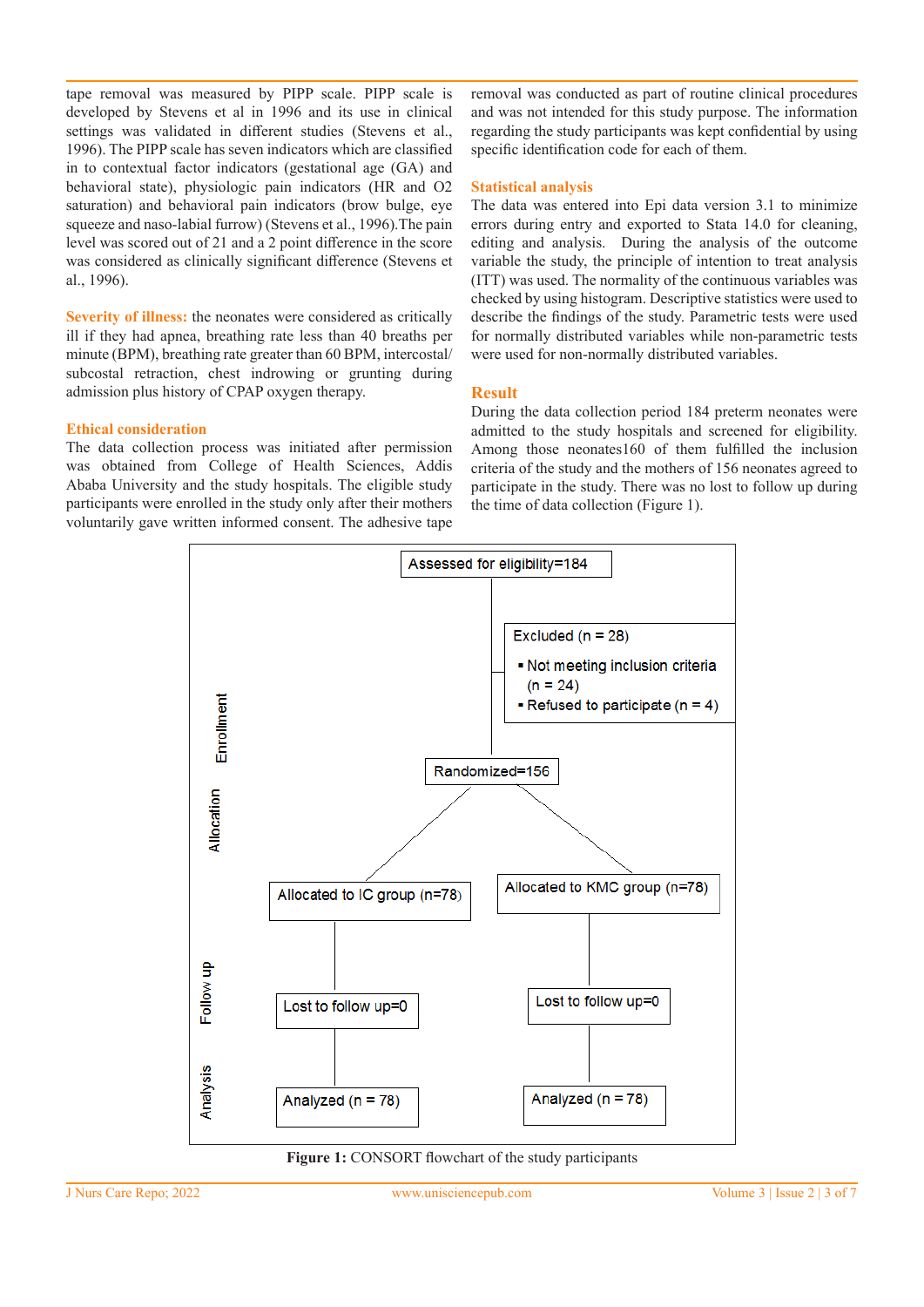Among those neonates involved in the study 77(49.4%) of them were males. The mean GA of the study participants was  $33.8\pm1.8$  weeks while their median postnatal age (PA) was 5.1(2.4 to 8) days. Thirty four (21.9%) of the neonates had previous KMC experience before they were recruited for the study (Table 1).

| Variables                                                                                  | $KMC$ (n=78)               | IC $(n=78)$              | P-value |
|--------------------------------------------------------------------------------------------|----------------------------|--------------------------|---------|
| Sex, $n$ $(\%)$                                                                            | 0.26                       |                          |         |
| Male                                                                                       | 42(53.9)                   | 35(44.9)                 |         |
| GA(weeks) <sup>†</sup>                                                                     | 33.8(1.9)                  | 33.7(1.6)                | 0.88    |
| PA(days)                                                                                   | 5.2 (3 to 8.3)             | $5.1(2 \text{ to } 7.2)$ | 0.49    |
| Mode of delivery,<br>$n (%)^*$                                                             |                            |                          |         |
| Spontaneous<br>vaginal delivery                                                            | 48(62.3)                   | 43(55.1)                 | 0.36    |
| Cesarean section                                                                           | 29(37.7)                   | 35(44.9)                 |         |
| 5 <sup>th</sup> minute Apgar<br>score*                                                     | $8(7 \text{ to } 9)$       | $8(7 \text{ to } 9)$     | 0.44    |
| Birth weight(gm)<br>$\Phi$                                                                 | 1792.2(380.9)              | 1696.5(376.2)            | 0.12    |
| passed<br>Hours<br>between<br>last<br>feeding and time<br>of data collection<br>$(hrs.)^*$ | $1.3(0.5 \text{ to } 2)$   | $1.2(0.5 \text{ to } 2)$ | 0.49    |
| <b>LOS</b><br>health<br>in<br>institutions<br>$(days)*$                                    | $5.1(3.0 \text{ to } 8.3)$ | $5.1(2 \text{ to } 7.3)$ | 0.44    |
| $C$ ritically<br>ill<br>during<br>admission, $n$ $(\%)$                                    | 24(30.8)                   | 32(41)                   | 0.18    |
| Neonates<br>on<br>IN <sub>O</sub> 2<br>support<br>during<br>data<br>collection, $n$ $(\%)$ | 9(16.7)                    | 13(25.5)                 | 0.27    |
| Neonates<br>who<br>had<br>previous<br><b>KMC</b><br>experience,<br>n<br>$(\%)^*$           | 22(28.2)                   | 12(15.6)                 | 0.06    |

<sup>\*</sup> missed values, † values in terms of mean (SD), LOS= Length of stay]

**Table 1:** Demographic and medical characteristics of the study participants

Preterm neonates recruited as study participants spent 5.08 (2.42 to 8.04) days in health institutions before the time of data collection and 56 (35.9%) of them were critically ill during admission. One hundred five neonates (67.3%) had been treated with  $O_2$  for about 4(2 to 6.63) days. During the time of data collection, 22 (20.9%) of them were on intranasal oxygen  $(INO<sub>2</sub>)$  support (Table 2).

| Variables, $n$ $(\%)$ | $KMC$ (n=78) | IC $(n=78)$ | P-value |  |  |  |
|-----------------------|--------------|-------------|---------|--|--|--|
| Blood draw            |              |             |         |  |  |  |
| Once                  | 40(51.3)     | 43(55.1)    | 0.67    |  |  |  |
| More than once        | 4(5.1)       | 2(2.6)      |         |  |  |  |
| IV cannula insertion  |              |             |         |  |  |  |
| Once                  | 23(29.5)     | 21(26.9)    | 0.53    |  |  |  |
| More than once        | 5(6.4)       | 9(11.5)     |         |  |  |  |
| NGT insertion         |              |             |         |  |  |  |
| Once                  | 18(23.1)     | 13(16.7)    | 0.44    |  |  |  |
| More than once        | 4(5.1)       | 7(8.9)      |         |  |  |  |
| Heel prick            |              |             |         |  |  |  |
| Once                  | 2(2.6)       | 4(5.1)      | 0.44    |  |  |  |
| More than once        | 0            | 1(1.3)      |         |  |  |  |
| Lumbar puncture       |              |             |         |  |  |  |
| Once                  | 1(1.3)       | $\Omega$    | 1       |  |  |  |

(Multiple responses were possible) [IV= Intravenous, NGT= Nasogastric tube]

**Table 2:** Previous painful medical procedures conducted on the study participants

One hundred forty six (93.6%) neonates [KMC group=72(92.3%) and IC group=74(94.9%), *P=0.51*)] were exposed to at least one painful medical procedure before the time of data collection. None of the preterm neonates recruited for this study had received analgesic drugs at least for 24 hours before the data collection.

In both hospitals heuer zinc oxide cloth plaster manufactured by GST Corporation Ltd (India) was used to conduct different procedures. Additionally in GMH, ReliaMed® paper surgical tape manufactured by ReliaMed® (China) was used during minor procedures like nasogastric tube (NGT) insertion. For 132 (84.6%) participants cloth plaster was removed while paper plaster was removed for the rest of the neonates.

## **The responses of preterm neonates during adhesive tape removal**

The average baseline PIPP score of the study participants was  $4\pm$ 3.4 and there was no statistically significant difference between the groups [KMC=3.9 $\pm$  3.6), IC group= 4.1 $\pm$  3.3, p=0.79]. The average baseline HR of the neonates was 139.7± 17.3beats per minute (bpm) [KMC=139.4±15.9bpm, IC=139.9±18.7bpm, P=0.82] and their baseline oxygen saturation was 94% (91 to 96) [KMC= 94% (92 to 96), IC= 94% (91 to 96), P=0.79].

A paired samples t-test indicated that, the PIPP score of the preterm neonates assigned in both groups during adhesive tape removal was significantly increased compared to their baseline state [MD=5.1, 95% CI (4.4, 5.8), P<0.00)].It also indicated that the actual HR of preterm neonates recruited for the study was significantly increased during the time of tape removal compared to their baseline state [MD=7.8bpm, 95% CI (5.6, 9.9), P<0.00]. However, the  $O_2$  saturation of the neonates during adhesive tape removal was not significantly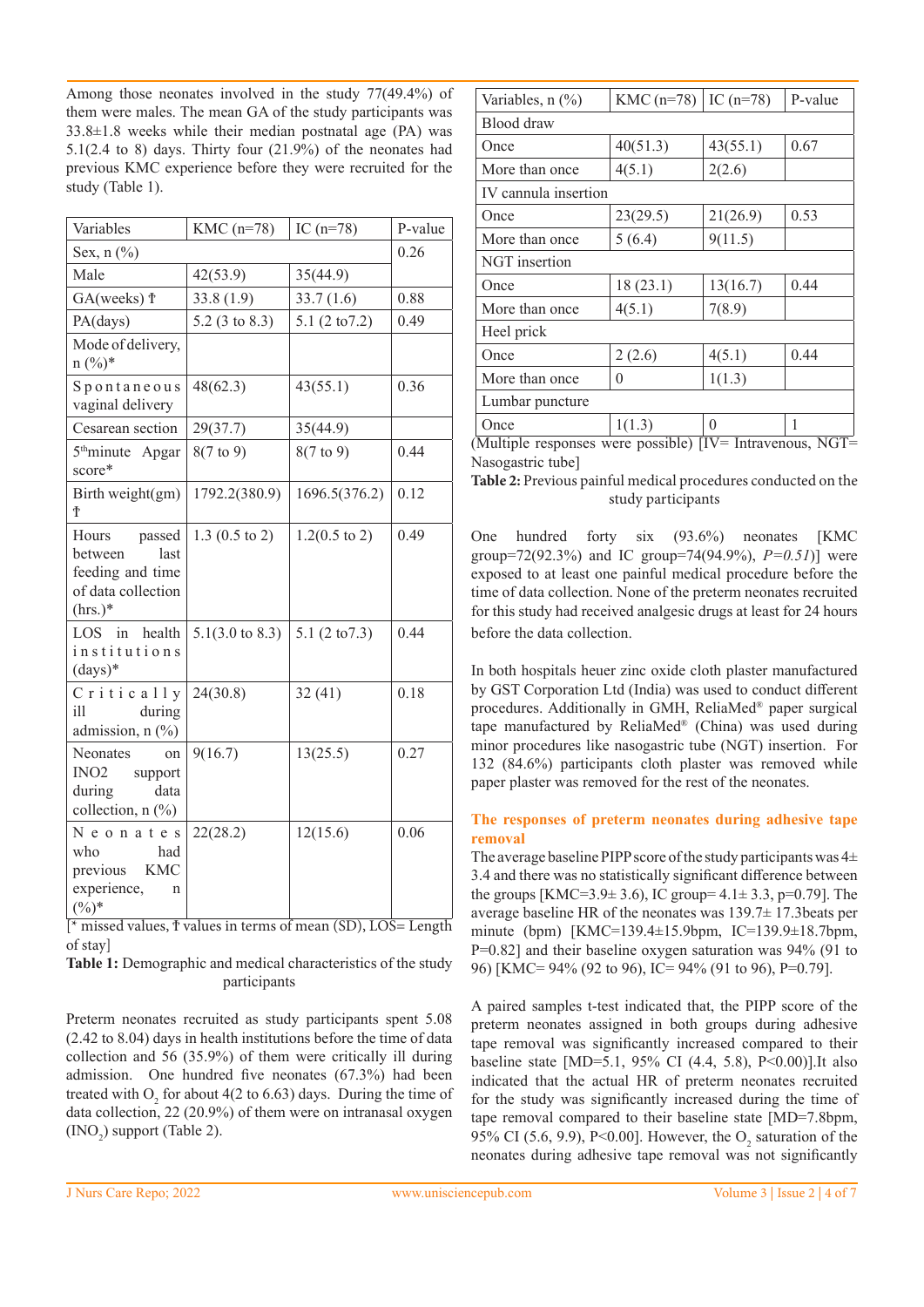different from level of oxygen saturation before the adhesive tape removal  $(P=0.26)$ .

## **The effects of KMC on neonatal pain during adhesive tape removal**

The independent samples t-test showed that preterm neonates in KMC group had lower PIPP scores during adhesive tape removal than that of the neonates kept in the incubator[MD=-2.5, 95% CI (-3.9, -1.2), P<0.00](Table 3). Also, compared to their baseline state, the average increment in the PIPP score of neonates in KMC group [MD=7.4, 95% CI (4.7, 10.2),  $(P<0.00)$ ] was lower than that of the neonates in the incubator group  $[MD=8.1, 95\% \text{ CI } (4.6, 11.5), (P<0.00)].$ 

Though the actual HR of neonates assigned in KMC group during adhesive tape removal was lower than that of the neonates in the incubator group, the difference was not statistically significant [MD= -1.3, 95% CI (-7.8, 5.2), P=0.69] (Table 3). Also, the study participants in KMC group had lower actual oxygen saturation compared to the oxygen saturation of participants in the incubator group. However, the difference was not statistically significant (P=0.83) (Table 3).

| Variables                                       | $KMC(n=78)$             | $IC(n=78)$           | D<br>M<br>$(95\%CI)$            | P-value |  |  |
|-------------------------------------------------|-------------------------|----------------------|---------------------------------|---------|--|--|
| P.<br>$I$ $P$<br>P<br>score $*$ ¥               | 7.8(4.2)                | 10.3(4.2)            | $-2$ . 5<br>$(-3.9,$<br>$-1.2)$ | 0.00    |  |  |
| Scores for PIPP tool components                 |                         |                      |                                 |         |  |  |
| <b>GA</b>                                       | 1(1)                    | 1(1)                 |                                 | 0.55    |  |  |
| Alertness<br>state                              | $2(1 \text{ to } 2)$    | $2(1 \text{ to } 3)$ |                                 | 0.82    |  |  |
| B r o w<br>bulge                                | $1(0 \text{ to } 2)$    | 2.5(1 to 3)          |                                 | 0.00    |  |  |
| Е<br>V.<br>e<br>squeeze                         | $1.5(0 \text{ to } 3)$  | $2(1 \text{ to } 3)$ |                                 | 0.02    |  |  |
| Nasolabial<br>furrow                            | $1.5(0 \text{ to } 2)$  | $2(1 \text{ to } 3)$ |                                 | 0.00    |  |  |
| Heart rate*                                     | 1(0 <sup>to</sup> 2)    | $1(0 \text{ to } 2)$ |                                 | 0.72    |  |  |
| Ox y g e n<br>saturation*                       | $0(0 \text{ to } 1)$    | $0(0 \text{ to } 1)$ |                                 | 0.42    |  |  |
| Actual HR<br>$(bpm)*\n{\ddagger}$               | 146.5(17.4)             | 148.1(22.8)          | $-1.3($<br>7.8, 5.2)            | 0.69    |  |  |
| Actual<br>o x y g e n<br>saturation<br>$(\%)^*$ | $93(91 \text{ to } 96)$ | 94(91<br>to<br>95)   |                                 | 0.83    |  |  |

 $\bar{f}$ \* Missed values (n=5), ¥ values in mean (SD), bpm (beats per minute)]

No adverse effect was reported among preterm neonates participated in the study.

**Table 3:** The PIPP scores of the study participants during adhesive tape removal

#### **Discussion**

A parallel RCT study was conducted among 156 preterm neonates born between 28 and 36 weeks of gestation to determine the effects of short duration KMC on neonatal pain from adhesive tape removal. Our study showed that, initiation of KMC ten minutes before adhesive tape removal had both clinically and statistically significant pain reducing effect among preterm neonates. This finding was in accordance with the previous studies which showed that preterm neonates treated with various duration of KMC during different painful medical procedures had significantly lower PIPP scores compared to neonates kept in incubator (Shahin Dezhdar et al., 2016; Akcan et al., 2009; C Celeste Johnston et al., 2008).

The findings of this study should be interpreted with caution due to its limitations. Though strict follow up was made, biases might be introduced to the study due to lack of blinding. Since we did not use standard tools to determine the severity of illness, there might be misclassification of cases. Moreover, the magnitude of previous painful procedures might be under estimated since we only assess for painful procedures that were conducted on the neonates 24 hours before the initiation of data collection. Despite of its limitations, however, our study was powered enough to detect minimal group differences and used a validated neonatal pain measurement tool.

In our study, the behavioral indices of pain were found to be lesser among neonates in KMC group. This finding was important since those behavioral actions have higher sensitivity and specificity for neonatal pain. This finding was supplemented by different studies that were conducted previously. T.C Casteral showed that preterm neonates in KMC group had lower facial expressions than neonates in the incubator throughout the whole phases of heel prick (Thaila C. Castral et al., 2008). Moreover, the studies by Ludington-Hoe and Hosseini, Kostandy et al and H.Gao et al showed that preterm neonates exposed to KMC of various durations had lesser crying and grimace (Haixia Gao et al., 2015; Ludington-Hoe & Hosseini, 2005; Raouth Kostandy, 2008).

The lack of significant group differences in HR and oxygen saturation of the study participants during adhesive tape removal was in line with the study of T.C Casteral (Thaila C et al., 2008). In contrast, Ludington-Hoe and Hosseini and H.Gao et alshowed that during heel prick, the HR of preterm neonates in KMC group was significantly lower than that of the control group (Haixia Gao et al., 2015; Ludington-Hoe & Hosseini, 2005). These inconsistencies might be caused by different reasons. The first possible reason could be the weak correlation between behavioral and physiologic pain indicators. Behavioral responses are "overt" responses that newborns used to communicate and alarm their caregivers whenever they are in need of help (Barr, 1998). On the other hand, physiologic pain responses are "covert" responses which cannot be easily detected by caregivers (Barr, 1998). Due to this reason the two types of pain responses are loosely correlated or might not be correlated at all (Barr, 1998). Yet, their correlation might gets increased as the intensity of the pain increased (Van Dijk et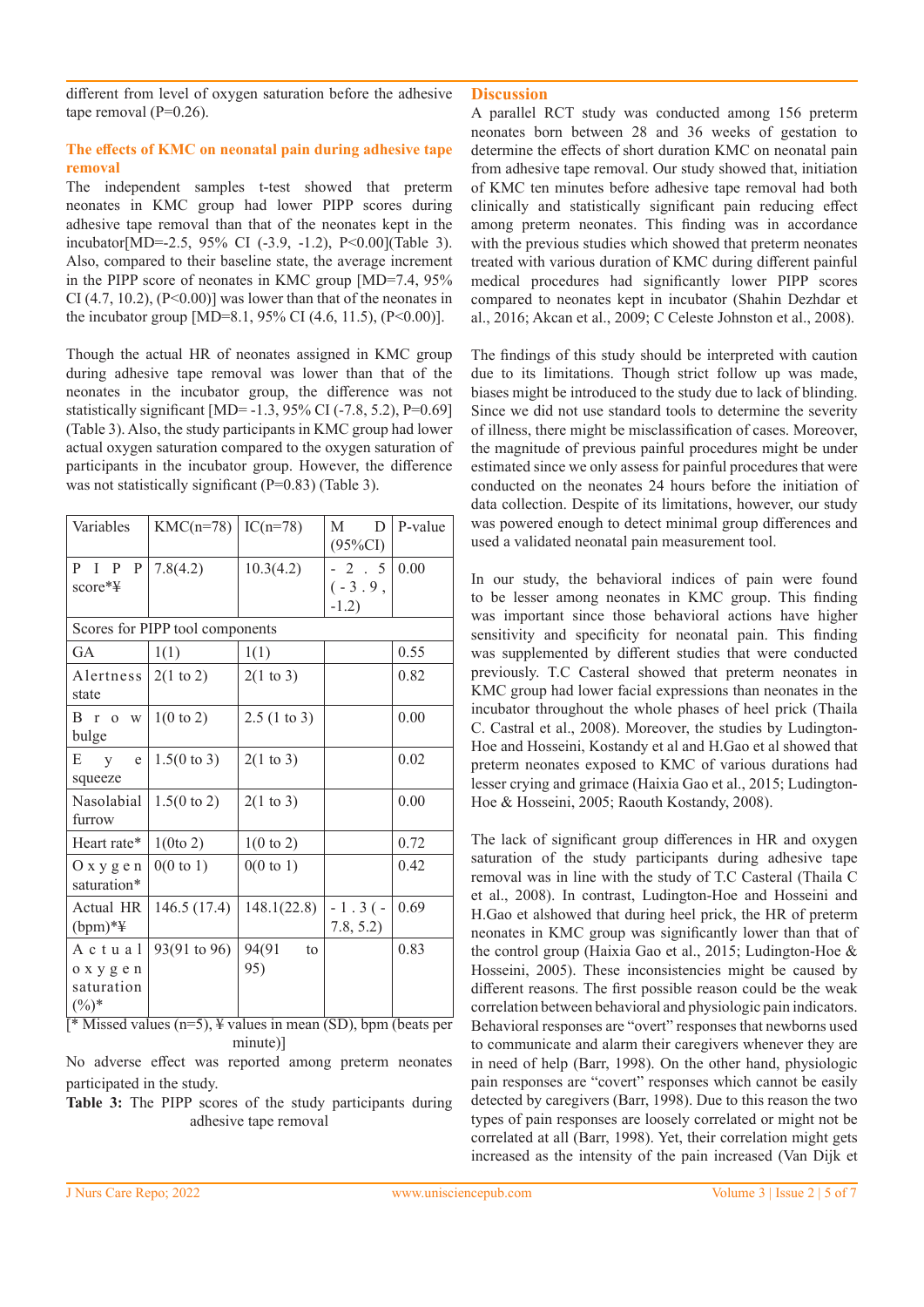al., 2001). In this case, the intensity of pain during adhesive removal might not be large enough to cause strong correlation between the behavioral and physiologic pain responses. The other reason might be the measurements of HR and oxygen saturation in the current study might be affected by the fact that some of the neonates were receiving intranasal oxygen support during data collection. Another justification could be the fact that the sample size of this study was determined to detect clinically and statistically significant difference in composite PIPP score, it might not be powered enough to specifically detect significant differences in HR and oxygen saturation of the neonates.

KMC reduce neonatal pain through sensory saturation and increment of oxytocin secretion. Oxytocin in turn increases the level of beta- endorphin and activation of c- afferent nerves which have analgesic effect. In addition to this, continuous, warm and pleasant human touch in case of KMC activates c-afferent nerves located on the chest of the neonates that are important for anxiety reduction (Ludington-Hoe, 2015). Oxytocin and c-afferent nerves are also important for physiologic stability.

Proper neonatal pain management is one way of supporting preterm neonates to make it through the harsh environment of NICUs. Previous studies showed that KMC reduce pain for those preterm neonates exposed to heel lance. Our study also provided additional evidence on the pain alleviating effects of KMC among preterm neonates during adhesive tape removal. During painful events, preterm neonates do not only need analgesics but also the reassuring presence of their mothers. KMC is the best way of letting the neonates to know that their mothers are on their side. Thus, it is recommended for health care providers to support and encourage mothers to comfort their neonates during painful events. So far, different researches have been conducted to examine the effects of KMC on neonatal pain responses and promising results have been reported. However, it will be interesting if future studies focus on critically ill preterm neonates and also examine the duration of KMC that can optimally benefit them.

## **Conclusion**

In this study, we have showed that ten minutes of KMC can reduce neonatal pain from adhesive tape removal and preterm neonates born between 28 and 36 completed weeks of gestation can be benefited from it. Yet, more researches needs to be conducted to determine the prone and cons of using KMC for neonatal pain management among low income countries.

## **What is already known on this topic?**

- Kangaroo mother care is a safe technique to reduce pain from minor clinical procedures among preterm neonates
- The effects of kangaroo mother care on physiologic pain responses might not be large

## **What this study adds?**

• Our study was the first to be conducted in low income countries' setting which is different from the previous studies. Thus, it will add a piece of evidence on the existing scientific knowledge.

Ten minutes of kangaroo mother care can reduce neonatal pain from adhesive pain removal among preterm neonates.

### **Acknowledgments**

We would like to acknowledge Addis Ababa University, College of Health Sciences for funding of our study. We would also like to acknowledge our data collectors and supervisors for their hard work and efforts to maintain the quality of the data. Finally, our deepest gratitude goes to our study participants. This work might not be come true if it is not for their participation. The funder of this study had no role throughout the whole process of the study including in the writing of the manuscript and the decision to submit it for publication.

## **Competing of interest**

The authors declare that they have no competing interests

#### **Author's contributions**

YBB was involved in all stages of the study. ASE and WMA involved in protocol development, data analysis and interpretation and critically review the manuscript. AD and MMM were involved in training of data collectors, randomizing of participants and manuscript development.

## **References**

- 1. Anand, K.J.S., and K.D. Craig. (1996). New Perspectives on the definitions of pain. Pain, *International Association for the Study of Pain*, 67, 3-6. Retrieved from https://www. usp.nus.edu.sg/wp-content/uploads/2019/06/Anand.pdf
- 2. WHO, (2003). Kangaroo mother care a practical guide, Geneva: *World Health Organization*. 54. Retrieved from https://www.worldcat.org/title/kangaroo-mother-care-apractical-guide/oclc/1047486045
- 3. WHO, (2015). WHO recommendations on the interventions to improve preterm birth outcomes. *World Health Organization*: Geneva. p. 108. Retrieved from https://apps.who.int/iris/bitstream/ handle/10665/183037/9789241508988\_eng.pdf
- 4. Save the Children, (2017). *Kangaroo Mother Care In Ethiopia*. Retrieved from https://www. healthynewbornnetwork.org/hnn-content/uploads/ Ethiopia-KAP-Summary-Sheet.pdf
- 5. FMOH, (2015). National Newborn and Child Survival Strategy Document Brief Summary, Federal Ministry of Health: *Addis Ababa*. p. 16. Retrieved from https:// www.unicef.org/ethiopia/media/391/file/Child%20 Survival%20Strategy%20in%20Ethiopia%20.pdf
- 6. Ce´leste Johnston, K.J.B., Anna Taddio, Ricardo Carbajal and Francoise Filion, (2010). Pain in Canadian NICUs Have we Improved Over the Past 12 Years? *Clin J Pain. 00*(00), 1-9. DOI: 10.1097/AJP.0b013e3181fe14cf
- 7. WHO, (2012). WHO guidelines on the pharmacological treatment of persisting pain in children with medical illnesses. Geneva: World Health Organization. Retrieved from https://apps.who.int/iris/handle/10665/44540
- 8. Lake, S.W. (2013). Barriers To Effective Pain Management In Preterm And Critically Ill Neonates in Nursing. Theses